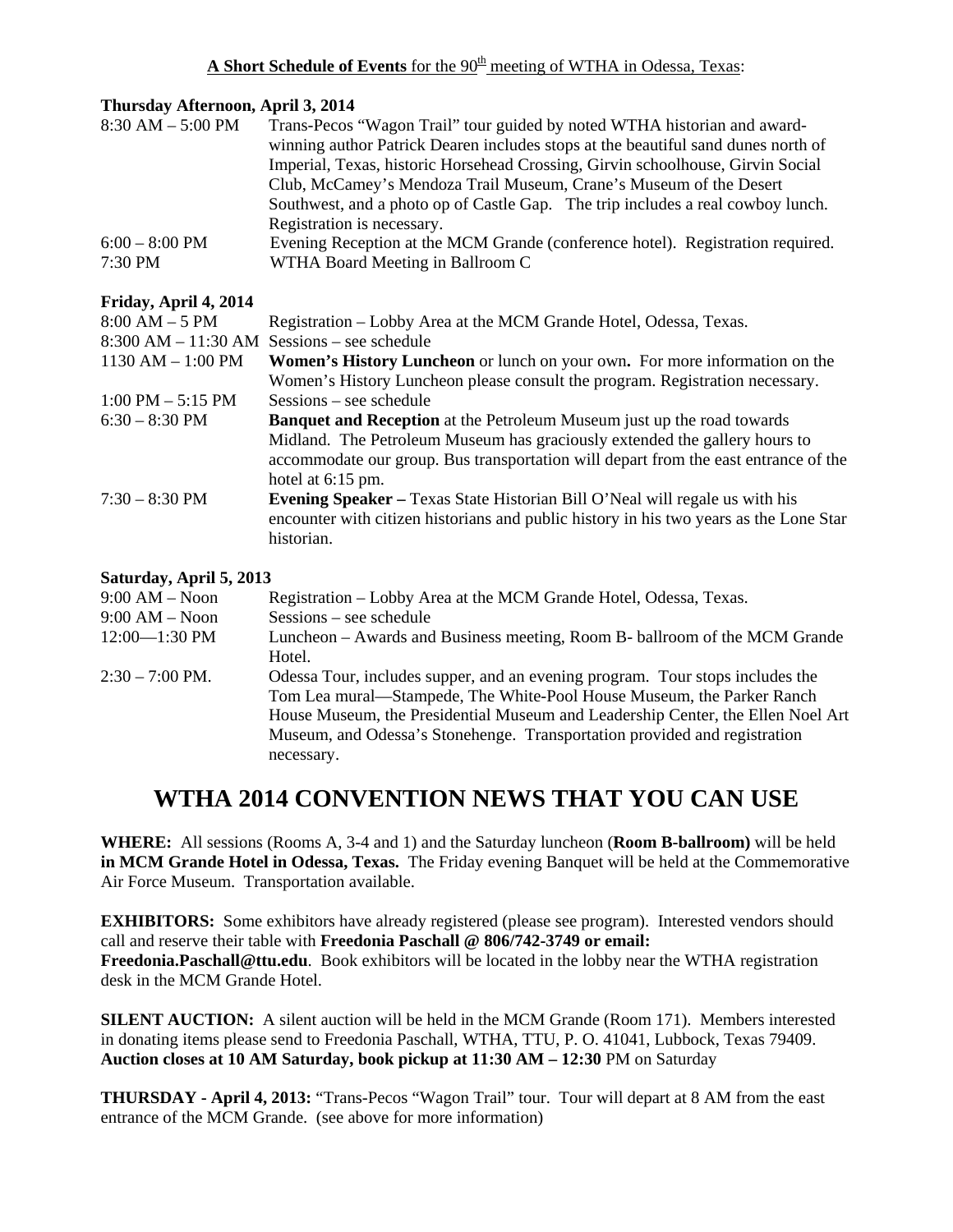**BANQUET - Friday, April 4:** The banquet will be held from 6:30 - 8:30 PM at the Commemorative Air Force Museum. (transportation available).

**SATURDAY LUNCHEON AND BUSINESS MEETING: 12:00 PM – 1:30 PM**. The Saturday Luncheon will be held in the Room B- ballroom of the MCM Grande Hotel. **Saturday Afternoon and evening** – Odessa tour, supper, and additional program (see above)

**HOTEL: MCM Grande of Odessa (**432-362-2311**).** \$109 per night. Rates are available for Wednesday, Thursday, Friday, and Saturday. **Tell them that you are with the West Texas Historical Association to get the preferred rate. Deadline – March 20th, 2013**. For more information go to [http://mcmgrandeodessa.com.](http://mcmgrandeodessa.com/) Robert Hall, WTHA Annual Conference [Coordinator—robert.j.hall@ttu.edu](mailto:Coordinator—robert.j.hall@ttu.edu)

Hotel address: 6201 E. Business 20 Odessa, Texas 79762 Toll free phone # 866-362-2311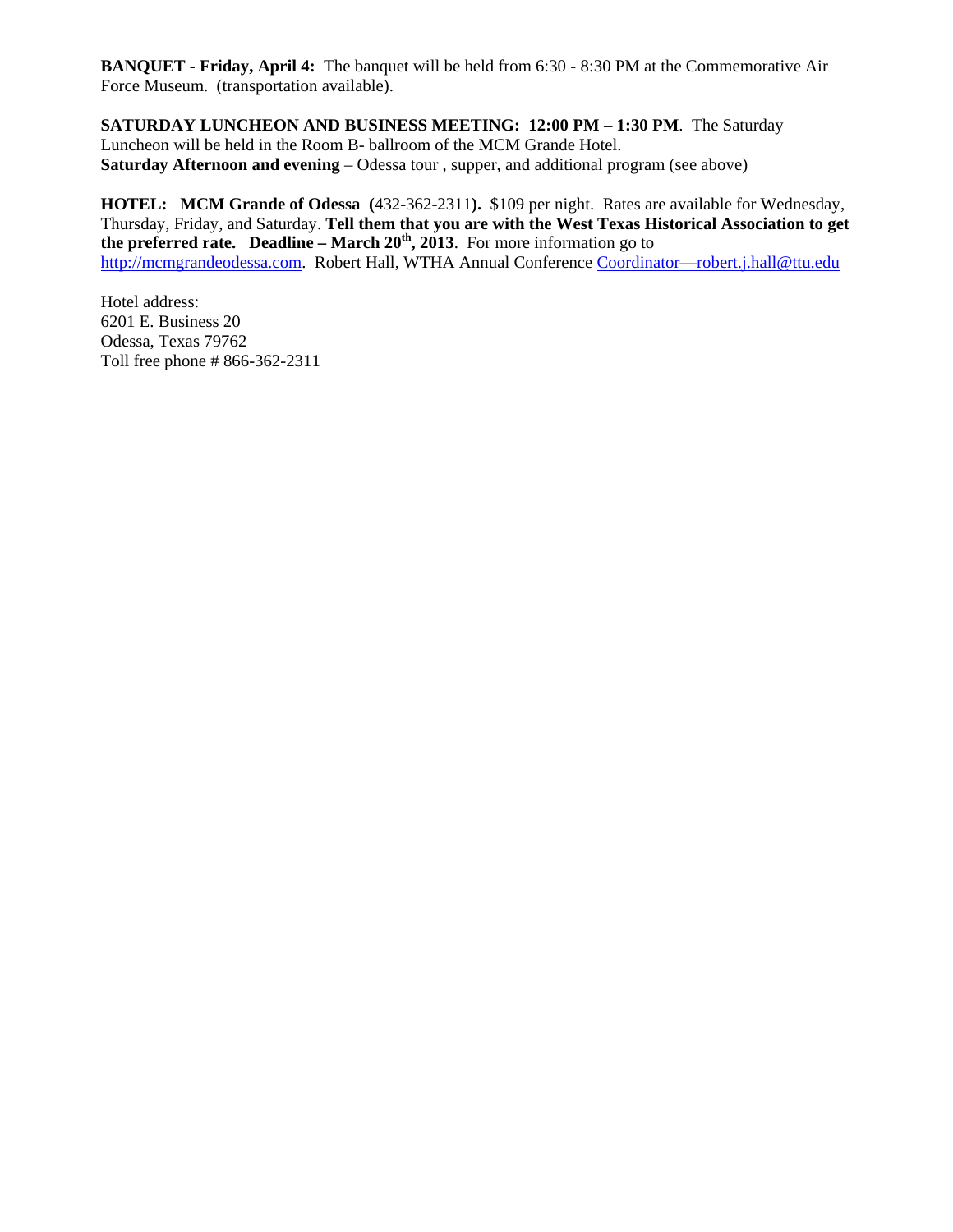#### **Trans-Pecos Wagon Trail Tour**

#### **West Texas Historical Association Annual Meeting**

**April 3, 2014, Odessa, Texas**

### **Come join us for the Thursday tour**

**Horsehead Crossing** is a ford on the [Pecos River,](http://en.wikipedia.org/wiki/Pecos_River) [Crane County, Texas.](http://en.wikipedia.org/wiki/Crane_County,_Texas) Historically it was major landmark on the trail west as one of a few fordable sections of the Pecos in [West Texas,](http://en.wikipedia.org/wiki/West_Texas) and as a first source of water for about 75 miles on the wagon and stage route from the east. Elmer Kelton used *Horsehead Crossing* as subject and title of one of his Tales of Texas books (July 1, 1988). Several other books on the West and West Texas including *Crossing Rio Pecos* (Chisholm Trail Series) by Patrick Dearen (1996) have used Horsehead Crossing as part of their material. Legend says that when Maximillian was toppled in 1867, his wealth was packed up for overland shipment to Galveston, where it would be sent to Austria. The treasure train was ambushed at the historic Horsehead Crossing on the Pecos River in West Texas by six former Confederate soldiers. They killed the teamsters, buried the loot and headed back east. Five were soon killed in an Indian attack, and the sixth, stopped briefly at Fort Concho to treat an illness, where he told the story. Do you think that is true?

**Castle Gap** in Crane County, Texas



Peggy Kelton, President of the Permian Historical Society, who is hosting the tour explained—" I HOPE to leave Odessa early in the morning, 7:30 or 8:00 go West on I-20 past Penwell to Hwy 1053 and turn South, travel through the large & impressive always shifting sand hills on through Imperial, crossing the Pecos River and coming to the marked crossing. After Patrick's [Dearen] explanation we will trek on to the Historic Girvin School house which has been saved & is used for special occasions & have our Cowboy Lunch prepared by real cowboys in Dutch Ovens (cowboy stew, cornbread, biscuits, cobbler, coffee & tea.) Rest Rooms

available. Eat outside or inside according to the weather and the wishes of the crowd. On to Hwy 67 with perhaps a quick stop at the Girvin Social Club, take photos & hear a short history then on to McCamey then Crane with stop at the Museum. We can do this is a day if we keep . . . moving . . . I will crack my whip." --We will be ready Peggy.

## **Museum of the Desert Southwest**—Crane, Texas; **Mendoza Trail Museum**--McCamey.

Crane and McCamey, Texas are due south of Odessa, Texas. We will stop in Crane and McCamey for visits to the respective museums. These stops and the entire tour has been arranged and sponsored by the Permian Historical Society.

> After the tour, Thursday Evening attend the "early-bird" reception at the hotel.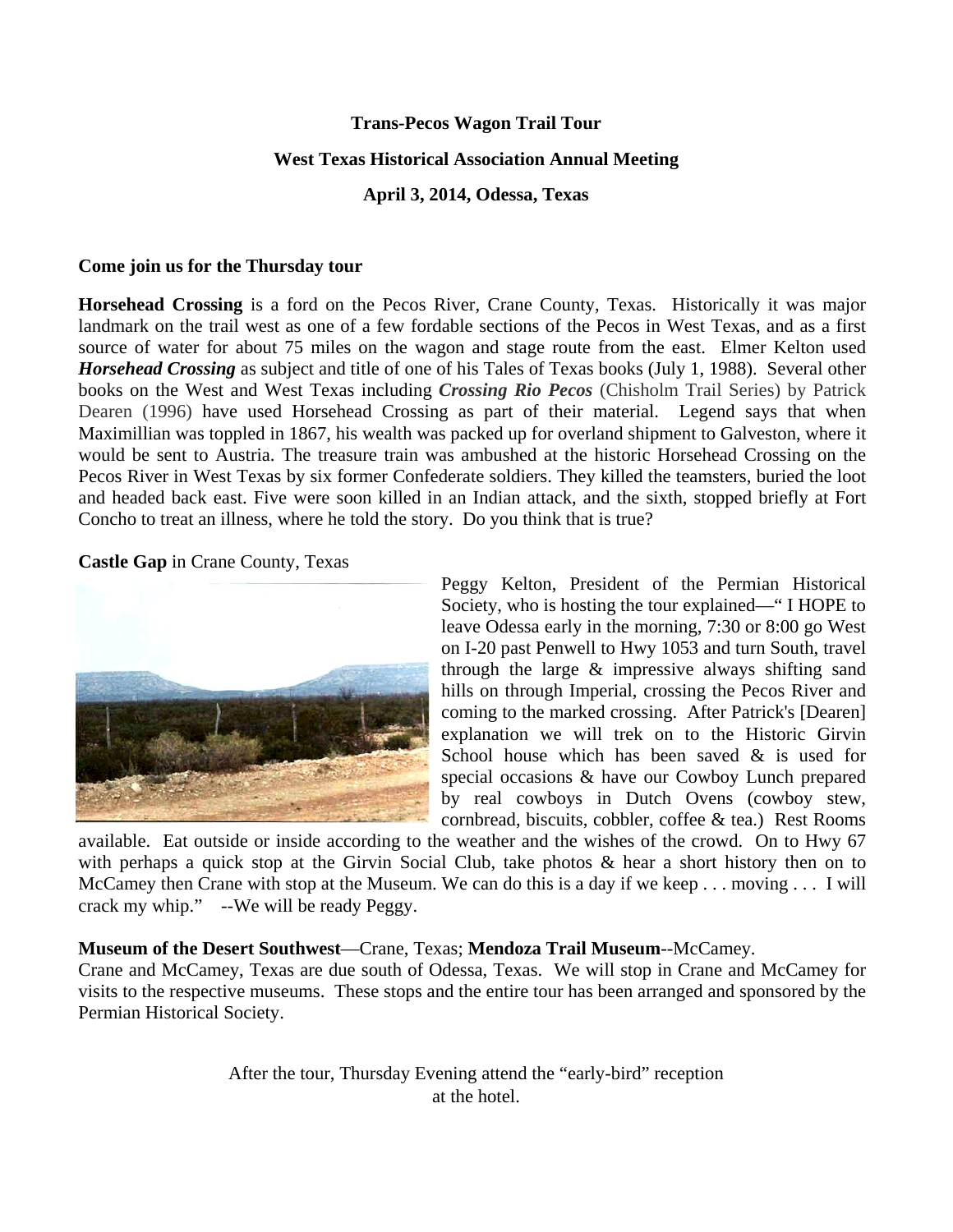**West Texas Historical Association Tour Saturday Afternoon April 5, 2014 Odessa Meeting Transportation Included**



**Gaze upon Tom Lea's WPA mural--** *Stampede*

 *We was camping on the Pecos when the wind began to blow, And we doubled up the guard to hold them tight, When the storm came roaring from the north with thunder And with rain, And the herd stampeded off into the night*. **From "Little Joe the Wrangler"**



 **Tour the White-Pool House Museum. Visit the Parker House Ranch Museum**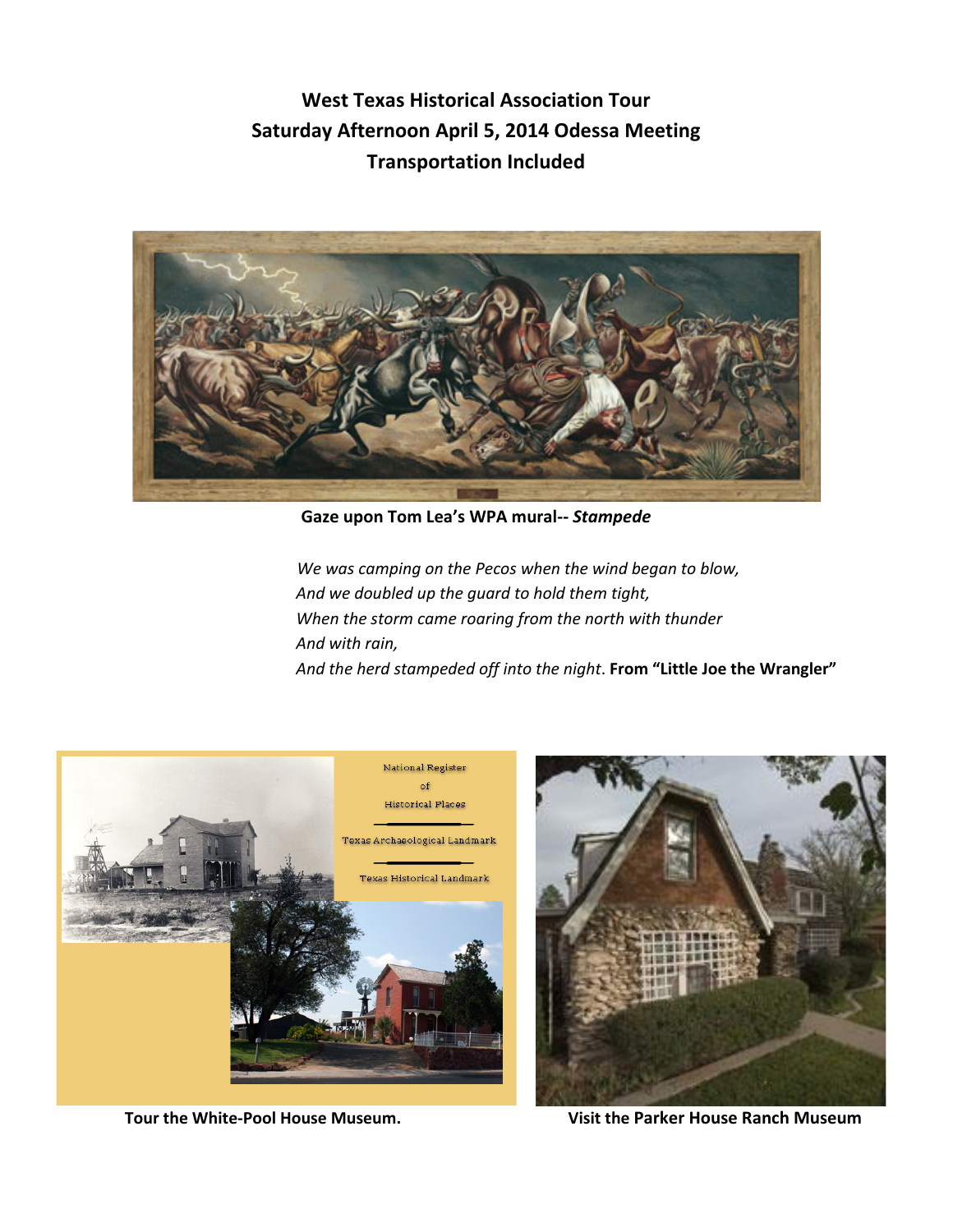

 **and Leadership Library**

 **Be inspired by the Presidential Museum Reflect on art in the Ellen Noel Art Museum**



Play with Stonehenge *Blay* with Stonehenge *Reserve the sunrise. Reserve the sunrise.* 



**Dine and Be Entertained at the Barn Door and Pecos Depot Steakhouse**